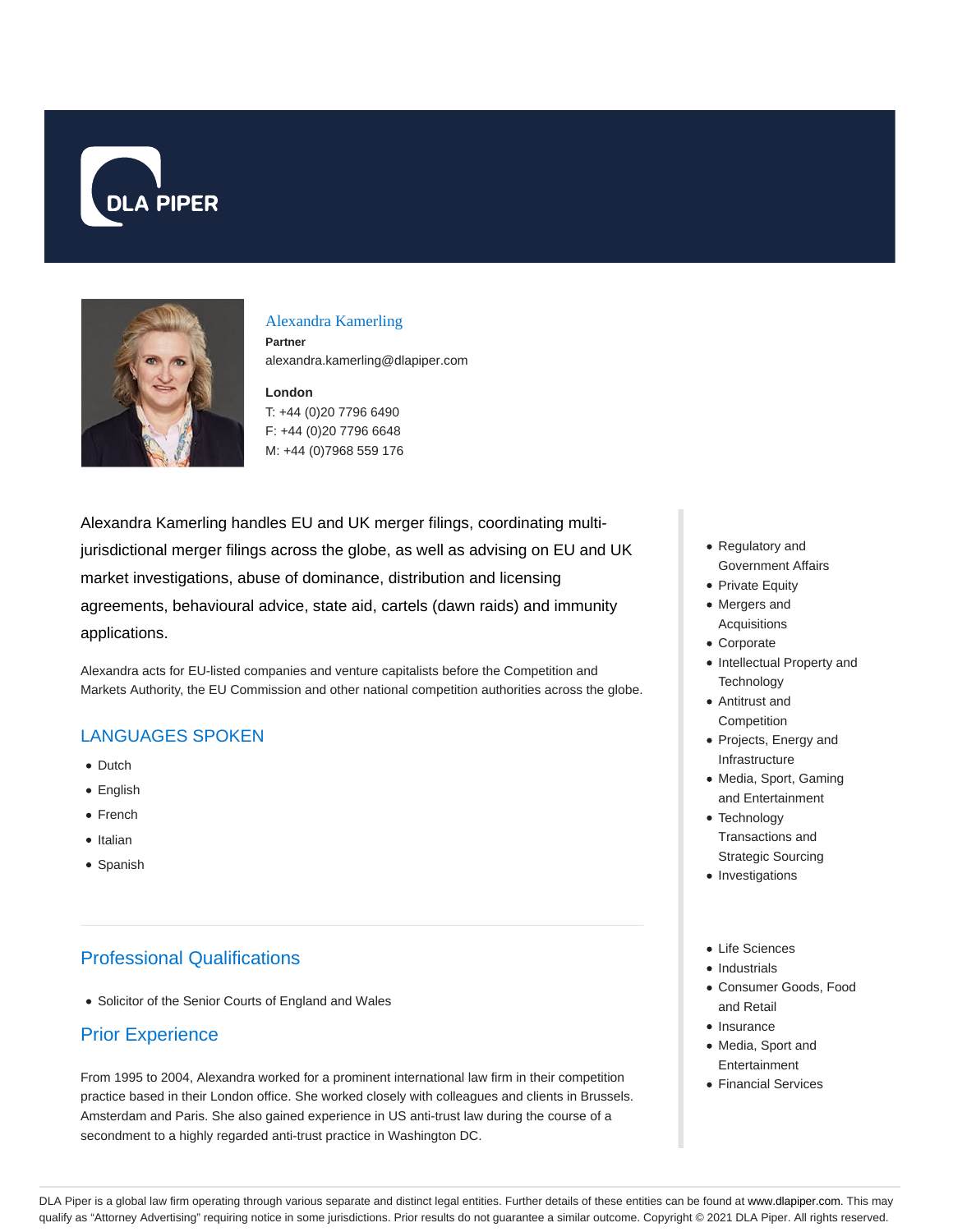# **Recognitions**

- "A very common-sense approach, practical, and astute." Acritas Stars Survey, 2018
- "She's a very experienced regulatory lawyer, very practical in the advice that she gives, and really gets in on the business.", Acritas Stars Survey, 2018
- In Chambers Europe 2017, Alexandra is described by a client as "at the top of her game and commercial too"
- . "She sort of gets to the point, so she just answers the questions basically.", Acritas Stars Survey, 2015
- In Legal 500, 2011, Alexandra is described as "first rate she is technically excellent and applies the law in a pragmatic manner"

### **Education**

- Cambridge, Clare College, Modern Languages and Law, MA Cantab
- Guildford College of Law

# **Memberships**

- Law Society of England and Wales
- Brussels Bar
- ABA
- Law Society's Competition Group
- BIICL

## INSIGHTS

# **Publications**

**Focus on the technology sector**

25 January 2022 Understanding the UK National Security & Investment Regime Podcast

What is the impact of the regime on the technology sector? Sarah Smith is joined by competition partner, Alexandra Kamerling, and DLA Piper's tech sector specialist, Kit Burden, to anaylse which activities are likely to be caught with a focus on AI and computer hardware.

**National Security and Investment Act 2021:**

1 November 2021

The National Security and Investment Act 2021 (the Act) is due to come into force on 4 January 2022. The Act gives the Secretary of State extensive powers to review transactions where it considers there is or may be a risk to national security.

**Antitrust Matters – September 2021**

7 September 2021 Antitrust Matters

We are pleased to share with you a New Edition of our periodical global publication Antitrust Matters.

### **SPOKEN**

Dutch English French Italian Spanish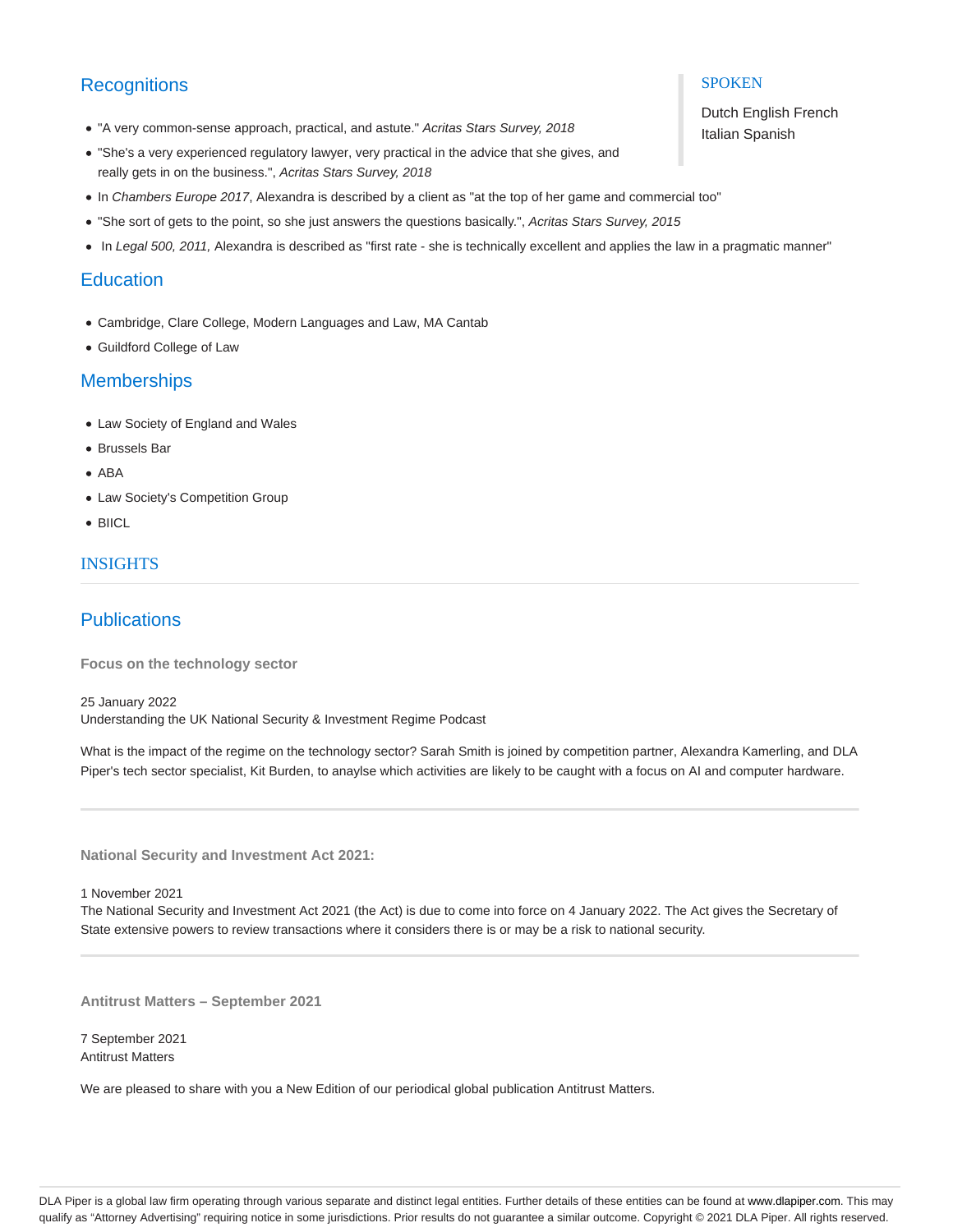**Competition and sustainability: the need for further guidance on legitimate cooperation**

#### 7 September 2021

### Antitrust Matters

Climate change is one of the most important priorities facing the international community. The increased focus on environmental concerns has incentivized companies to pursue sustainability initiatives. In many instances, cross-industry collaboration is important for such initiatives to succeed.

**Caveat Emptor in UK merger control: Record fine highlights the non-filing risks for buyers**

#### 24 August 2021

The UK Competition and Markets Authority has imposed its largest ever fine for a single infringement relating to non compliance with an initial enforcement order.Serving as a reminder to buyers of the pitfalls of completing a transaction without first obtaining UK merger clearance.

**The UK Government adopts the National Security and Investment Act on 29 April 2021**

#### 10 May 2021

With the adoption of the National Securities & Investment Act, the UK is embarking on a serious journey to toughen foreign investment rules in line with other major economies in a move prompted by concerns surrounding foreign investment in critical or sensitive sectors.

**The European Commission proposes sweeping new controls on foreign subsidised companies**

#### 6 May 2021

On 5th May 2021, the European Commission published a draft new legislative proposal seeking to impose broad controls on companies which have received support from foreign (non-EU) governments.

### **European Commission Pushes Boundaries of EU Merger Control**

#### 19 April 2021

The European Commission pushes boundaries of EU Merger Control policy to accept and review certain transactions that do not meet any merger control thresholds. The policy shift will require parties engaged in M&A with a European footprint to modify their approach to deal documentation and structuring.

### **Antitrust in the digital age: rethinking the regulation of big tech**

### 25 February 2021

### TechLaw Podcast

In Episode 34 of our TechLaw Podcast Series, our partner, Alexandra Kamerling, talks about antitrust law in the digital age with Laura Petrone, Senior Analyst of Technology Thematic Research at GlobalData Plc. Their conversation delves into how traditional regulations are being evolved to allow for a fair playing field that also fosters innovation, as well as looking at how these regulations are being applied in numerous jurisdictions across the globe.

DLA Piper TechLaw Podcast Series · Antitrust in the digital age: rethinking the regulation of big tech

DLA Piper is a global law firm operating through various separate and distinct legal entities. Further details of these entities can be found at www.dlapiper.com. This may qualify as "Attorney Advertising" requiring notice in some jurisdictions. Prior results do not guarantee a similar outcome. Copyright @ 2021 DLA Piper. All rights reserved.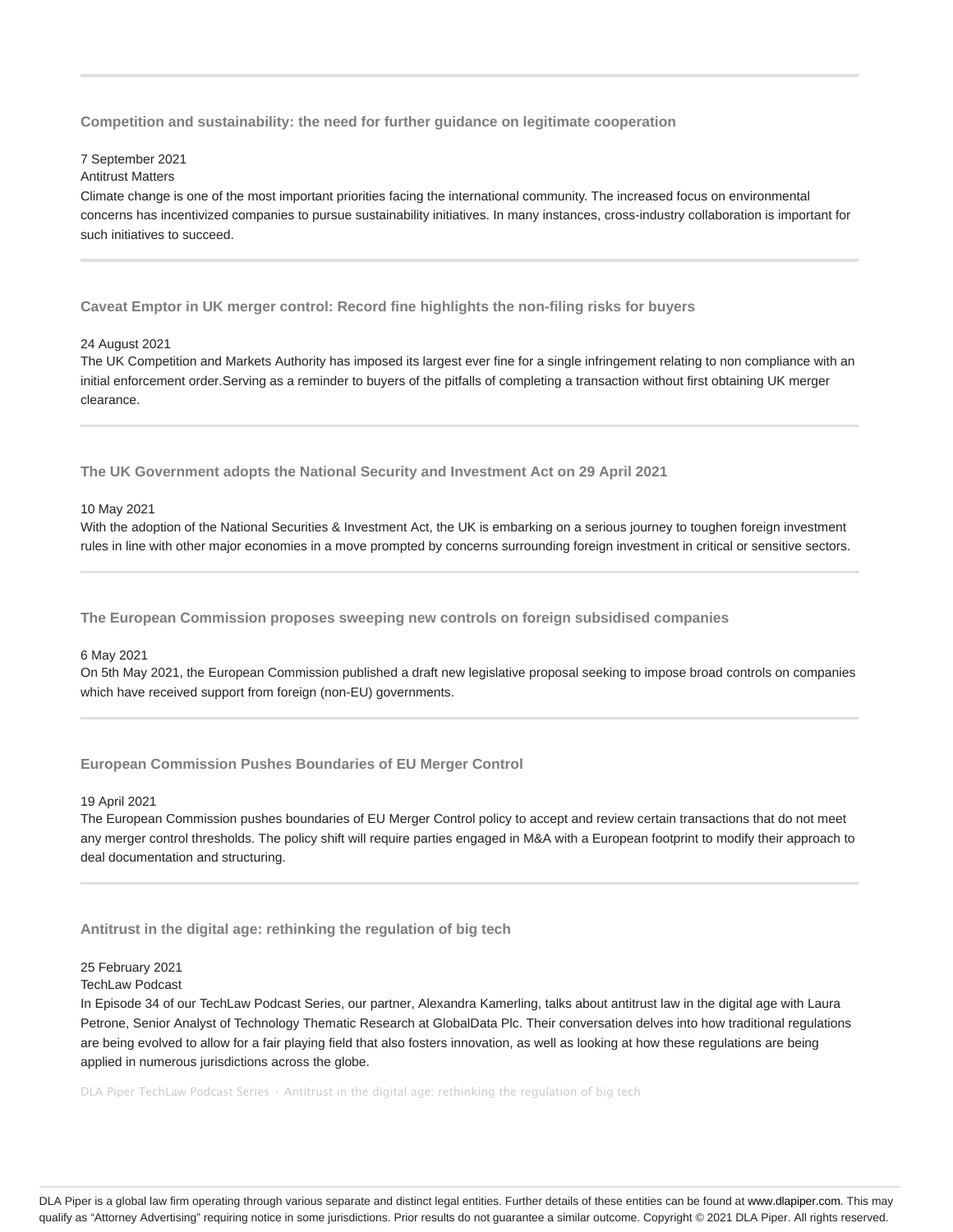**Antitrust Matters - Special edition**

17 December 2020 Antitrust Matters We are pleased to share with you a Special Edition of our periodical global publication Antitrust Matters.

**EU digital reform: Brussels seeks to regulate Big Tech and other digital services**

16 December 2020

Europe's legal framework for digital services has been unchanged since the adoption of the e-Commerce Directive1 in 2000. Subsequent advances in technology, and the accompanying evolution of digital services, have resulted in more and more calls for updated regulations from market participants, governments and regulators.

**The UK's National Security & Investment Bill: Excessive protectionism, or necessary to align the UK with other major economies?**

#### 18 November 2020

Laid before Parliament on 11 November 2020, the National Security & Investment Bill (the "Bill") promises to usher in a sweeping reform of the way in which the UK Government can scrutinise foreign investment.

**Commission launches inquiry into the Internet of Things**

### 22 July 2020

On 16 July, the European Commission launched an antitrust competition inquiry into the Internet of Things for consumer-related products and services in the EU.

Alexandra has published a book on Restrictive Covenants under Common and Competition Law (Sweet & Maxwell). She has written various chapters published in the PLC Manuals on Joint Ventures and EU and UK Competition Law and the chapter on Competition law in International Insurance Regulation (Reactions Publications, September 2002).

## **Events**

# Previous

**Extension of Foreign Direct Investment Control Regime: Update**

9 June 2021 **Webinar** 

Alexandra speaks regularly at conferences.

DLA Piper is a global law firm operating through various separate and distinct legal entities. Further details of these entities can be found at www.dlapiper.com. This may qualify as "Attorney Advertising" requiring notice in some jurisdictions. Prior results do not guarantee a similar outcome. Copyright @ 2021 DLA Piper. All rights reserved.